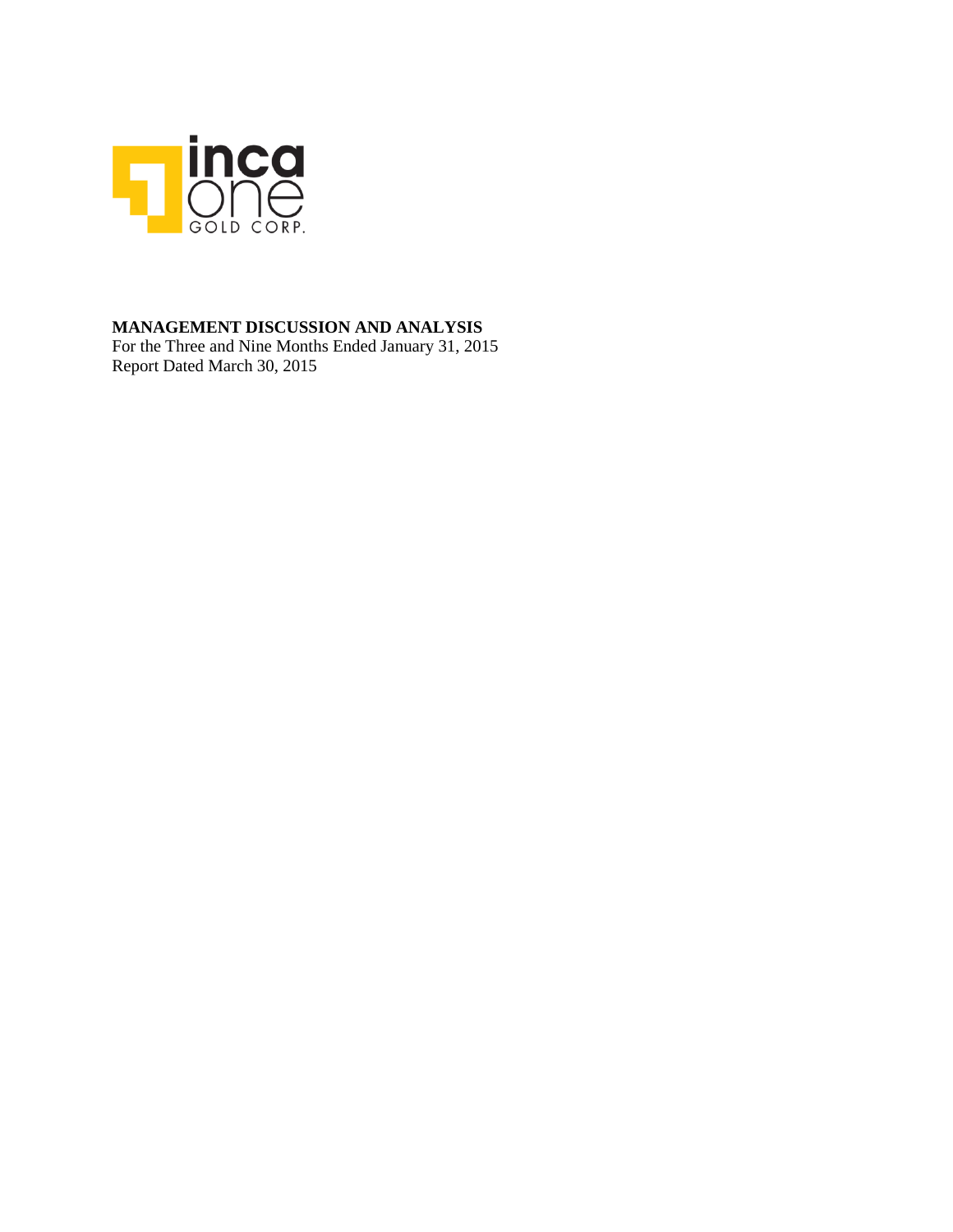(Formerly Inca One Resources Corp.) Management Discussion & Analysis Three and Nine Months Ended January 31, 2015

The following information, prepared as of March 30, 2015, should be read in conjunction with the unaudited condensed interim consolidated financial statements of Inca One Gold Corp. (formerly Inca One Resources Corp.) (the "Company" or "Inca One") for the three and nine months ended January 31, 2015 (the "January 31, 2015 Interim Financial Statements"). All financial amounts are expressed in Canadian Dollars, unless otherwise indicated.

The January 31, 2015 Interim Financial Statements have been prepared in conformity with International Accounting Standard ("IAS") 34, Interim Financial Reporting, using the same accounting policies as detailed in the Company's audited consolidated financial statements for the year ended April 30, 2014 as well as additional policies disclosed in the January 31, 2015 Interim Financial Statements, as applicable. The January 31, 2015 Interim Financial Statements do not include all the information required for complete annual financial statements in accordance with International Financial Reporting Standards ("IFRS"), as issued by the International Accounting Standards Board ("IASB") and interpretations of the International Financial Reporting Interpretations Committee ("IFRIC") and therefore should be read together with the audited annual financial statements for the year ended April 30, 2014 and the related MD&A for the year then ended .

### **General Overview**

Inca One was incorporated on November 9, 2005, and is a Canadian-based mineral exploration company, with a focus on mineral processing having acquired its first gold milling facility in Southern Peru during 2013. The Company's focus on mineral processing in Peru arose due to recent legislation by the Peruvian Government to institute a formalization process to regulate the activities of artisanal and small-scale miners while safeguarding the environment. The deadline for registering informal miners and their concessions expired on April 19, 2014.

As a mineral processing company since 2013 (fiscal 2014), the Company, through its Peruvian subsidiary, first acquired an existing small-scale Peruvian mineral processing plant (the "Chala Plant"), which the Company upgraded to approximately 25 tonnes per day ("TPD") capacity and conducted test milling. Upon achieving a sufficient level of throughput and greater insight into the mineral processing sector in Peru the Company successfully raised additional funds (see Financings below) to undertake a more significant capacity upgrade to 100 TPD which is now completed with two new 50 TPD capacity ball mills, additional leaching tanks, increased crushing capacity, and related infrastructure. Since late 2014, the Company has been sourcing high grade gold mill feed from legally recognized artisanal and small scale miners for processing. After a few months of resumed test milling, commissioning, and targets being met, management determined that effective February 1, 2015, the Chala Plant began commercial production. The Company also continues to actively evaluate new mineral projects and mineral processing facilities in Peru.

Inca One is listed for trading on the TSX Venture Exchange (the "TSX-V") under the symbol "IO" and on the Frankfurt Stock Exchange under the symbol "SU9.F".

#### **Management Changes**

Effective August 30, 2014, Ms. Sharon Muzzin resigned from her role of Chief Financial Officer ("CFO"), and effective September 1, 2014, Mr. Oliver Foeste was appointed CFO. Mr. Foeste is a Chartered Accountant with over 10 years of experience in financial reporting, corporate governance, and corporate restructuring, and is the Managing Partner of Invictus Accounting Group LLP, which provides accounting, advisory and tax services to publicly listed issuers and private clients. Mr. Foeste has been a director of Inca One since 2010.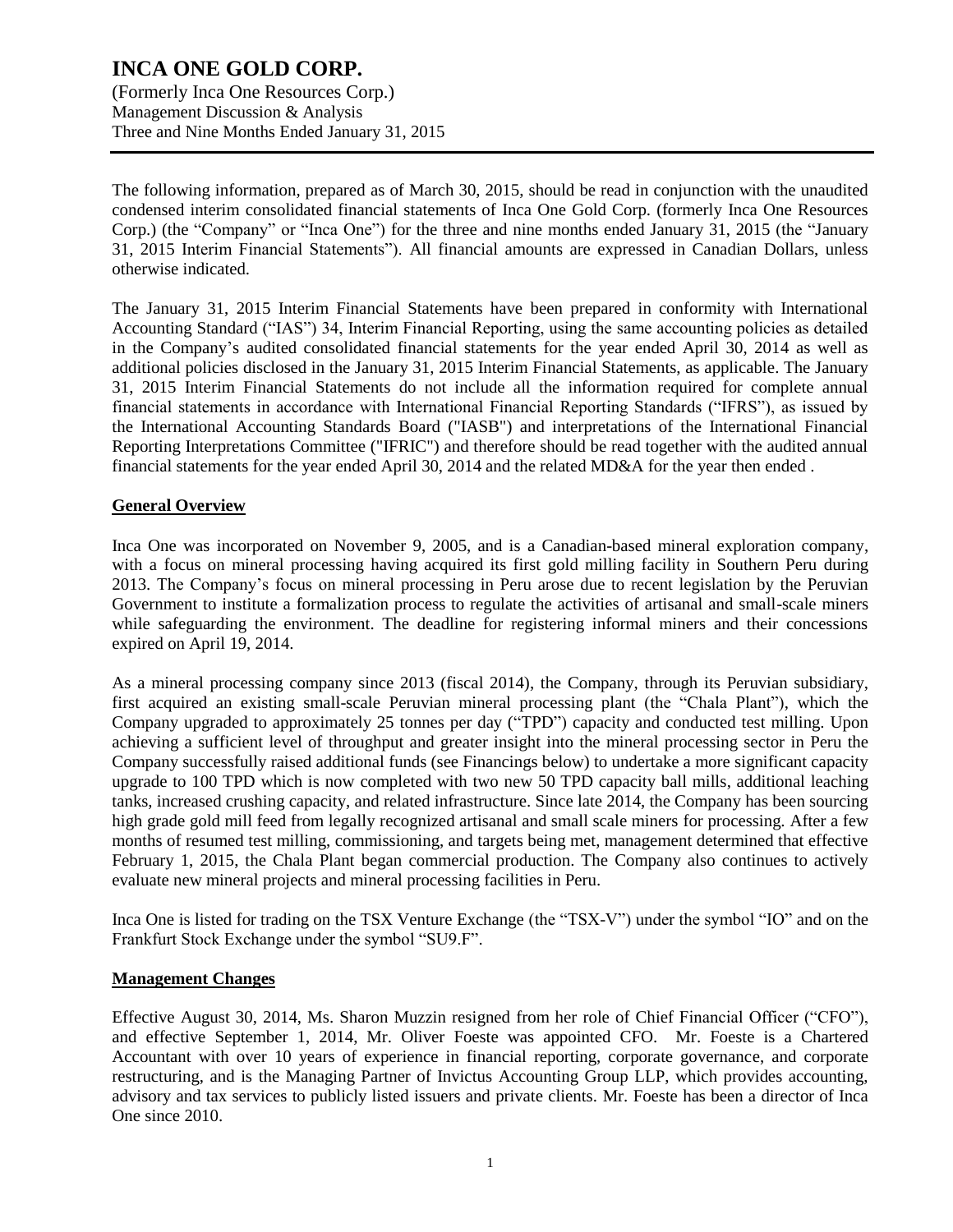Also during September 2014, Mr. Jamie Polar was appointed Vice President Development and Operations, Peru as an employee of the Company's wholly owned Peruvian subsidiary. Mr. Polar is a professional mechanical engineer and mining professional with over 20 years of experience managing operations in the mining and steel industry. In his most recent placement at Barrick Gold Corporation ("Barrick") as Operations General Manager, Mr. Polar was responsible for the operational and administrative management of the Pierina Mine in North Central Peru.

#### **Chala Plant – Phase I - Acquisition and Initial Test Milling**

On June 6, 2013, the Company entered into a Letter of Intent to acquire 100% of the Chala Plant in Southern Peru for USD\$240,000. Of this amount, USD\$150,000 has been paid and the remaining USD\$90,000 will be payable once transfer of the fully permitted facility is complete. Transfer of formal title is subject to a number of conditions. Finder fees of USD\$40,000 were paid in connection with the acquisition. Sourcing and technical advice fees of USD\$118,000, inclusive of value added tax, were also paid with respect to the acquisition and refurbishment of the Chala Plant and achieving an mineral processing milestone of 250 tonnes in December 2013.

The Chala Plant was refurbished almost immediately after acquisition in calendar 2013 in order to achieve a processing capacity of 25 TPD and its first production of activated carbon was reported in November 2013. During the year ended April 30, 2014, the Company estimated a recovery of 347.97 ounces of gold and 144.50 ounces of silver from the harvest of activated carbon from the Chala Plant during the initial test milling phase.

In March 2014 an incident occurred at the Chala Plant during which certain Government officials caused some minor damage under the mistaken belief that the plant was not operating legally. The damage was subsequently repaired.

The aforementioned technical information was reviewed on behalf of the Company by Phu Van Bui, P.Geo., a director and a Qualified Person as defined in NI 43-101.

#### **Chala Plant – Phase II - Expansion and Operations**

In June 2014 the Company closed the first tranche of a \$5,500,000 bond financing (see Financings below) for gross process of \$2,700,000 which enabled the Company to begin expansion of the Chala Plant from 25 TPD capacity to 100 TPD capacity as well as provide working capital for mineral purchases and general operating purposes. During August 2014 and December 2014, the Company closed the second and third tranches, for gross proceeds of \$1,400,000 and \$1,400,000 respectively.

To oversee expansion the Company engaged an established Peruvian engineering firm to oversee the construction and plant expansion to 100 TPD capacity. Two new 50 TPD ball were installed and commissioned over that period and many other aspects of the plant were expanded and upgraded including the crushing and leaching systems, expansion of the camp, new scale and reception area, new lab and storage facilities, and expanded mineral stockpile area. By December 31, 2014 the construction was substantially complete. The Company conducted test milling and commissioning beginning November 2014, and with key operating parameters met management determined that at February 1, 2015 the Chala Plant had commenced commercial production.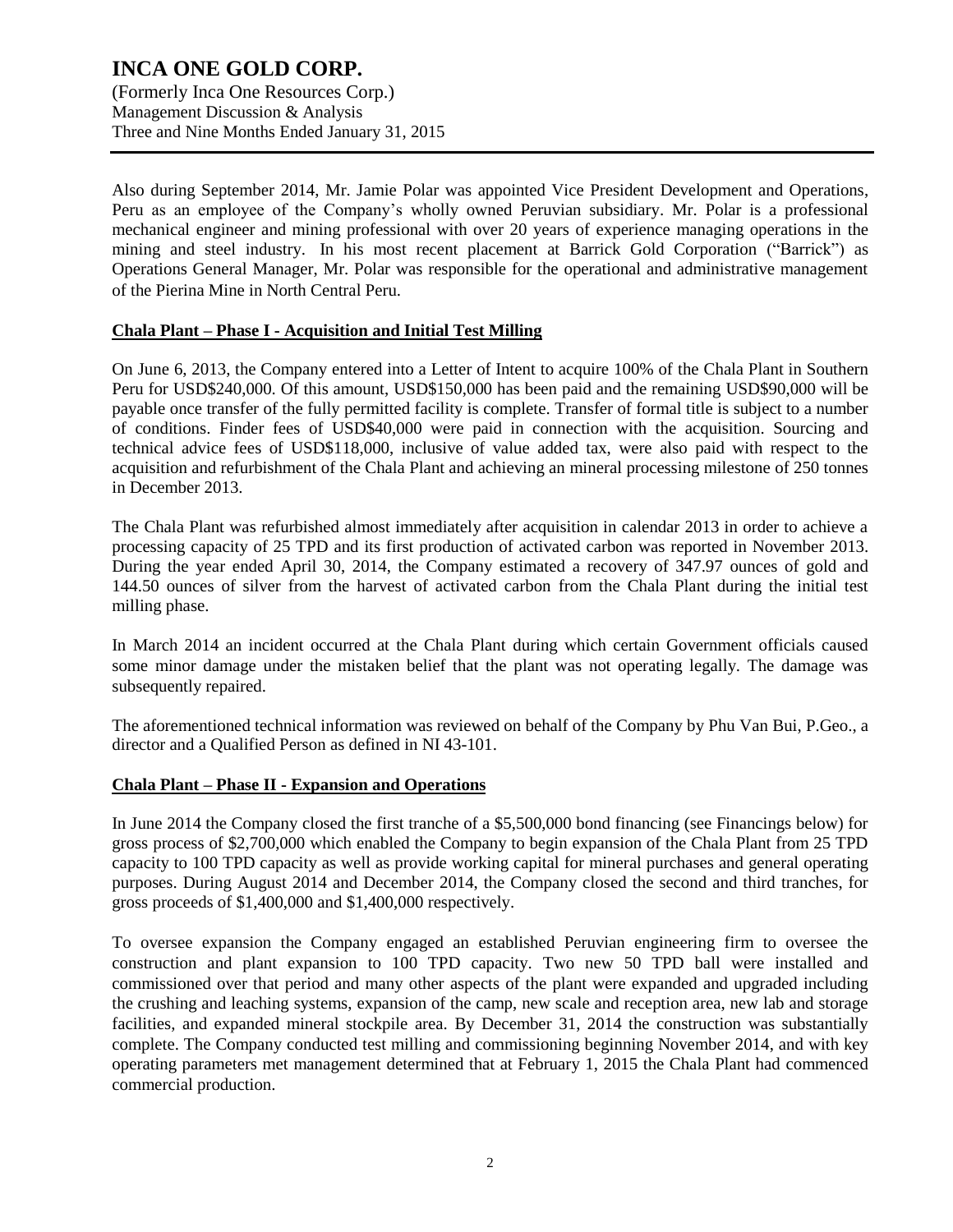Recent recovery highlights include:

- From early October 2014 through December 2, 2015 the Company recovered 157.0 ounces (4,865) grams) of gold, and 184 ounces (5,714 grams) of silver.
- From December 3, 2014 through January 7, 2015, the Company recovered 521.0 ounces (16,204 grams) of gold and 557.6 ounces (17,343 grams) of silver.
- From January 8, 2015 through February 18, 2015 the Company recovered 1,187.5 ounces (36,936 grams) of gold and 942.6 ounces (29,318 grams) of silver.

The Company focused on and expanded the mineral purchasing team to nine members in order to establish sufficient mill feed for the growing plant capacity. The mineral buying team is focused on establishing relationships and arranging mineral supply contracts with multiple legal miners providing mineral and mill feed with a gold grade target of 25 grams per tonne ("gpt") or greater. Over the last nine months, the Company has signed various multi-delivery letters of agreement ("LOA") to purchase mill feed for the Chala Plant. The Company's target is to have 1,500 tonnes per month under LOA's, or 50% of the total expected 3,000 tonnes per month to supply the expanded operating capacity. The balance of the mill feed is expected to come from ongoing spot purchases in the market.

As part of the formalization process the Chala Plant is currently in compliance and able to operate up to 100 TPD capacity. The Company has recently made significant progress on the various long-term licenses and permits required for the Chala Plant to operate at 100 TPD. The Company is also proceeding with the application of commercial permits to incrementally increase capacity up to 250 TPD. The Chala Plant currently sits on 21 hectares of land, and has ample room for plant expansion.

As at January 31, 2015, capitalized Chala Plant costs totaled \$4,332,782 consisting of the USD\$280,000 original purchase price and finder fee, USD\$118,000 in sourcing and technical fees, and additional plant upgrade costs and capitalized pre-operating costs of \$3,988,507 incurred during the test milling stage.

Inca One management believes that the Chala Plant will enable the Company to generate sufficient cash flows to achieve profitable operations and further expand its Peruvian operations.

The aforementioned technical information was reviewed on behalf of the Company by Phu Van Bui, P.Geo., a director and a Qualified Person as defined in NI 43-101.

#### **The Corizona Project – Mineral Property Option**

Pursuant to the underlying Mining Lease with Purchase Option Agreement ("Underlying Agreement") dated January 24, 2013, between Canadian Mining and the Peruvian owner of the mineral property, Sociedad Minera Corizona Limited Liability Lima ("SMRL"), Canadian Mining is entitled to conduct mining activity on, and holds an option to purchase, the Corizona Project until February 27, 2015.

During the nine months ended January 31, 2015 the Company determined that Canadian Mining was not adhering to the terms of the Underlying Agreement it held with SMRL and therefore the Company began to negotiate directly with SMRL to ensure the Company could continue to hold an interest in the Corizona Project. As of the date of this report a new agreement had not been finalized with SMRL. Therefore due to the uncertainty of successfully acquiring an option to purchase the Corizona property from SMRL, for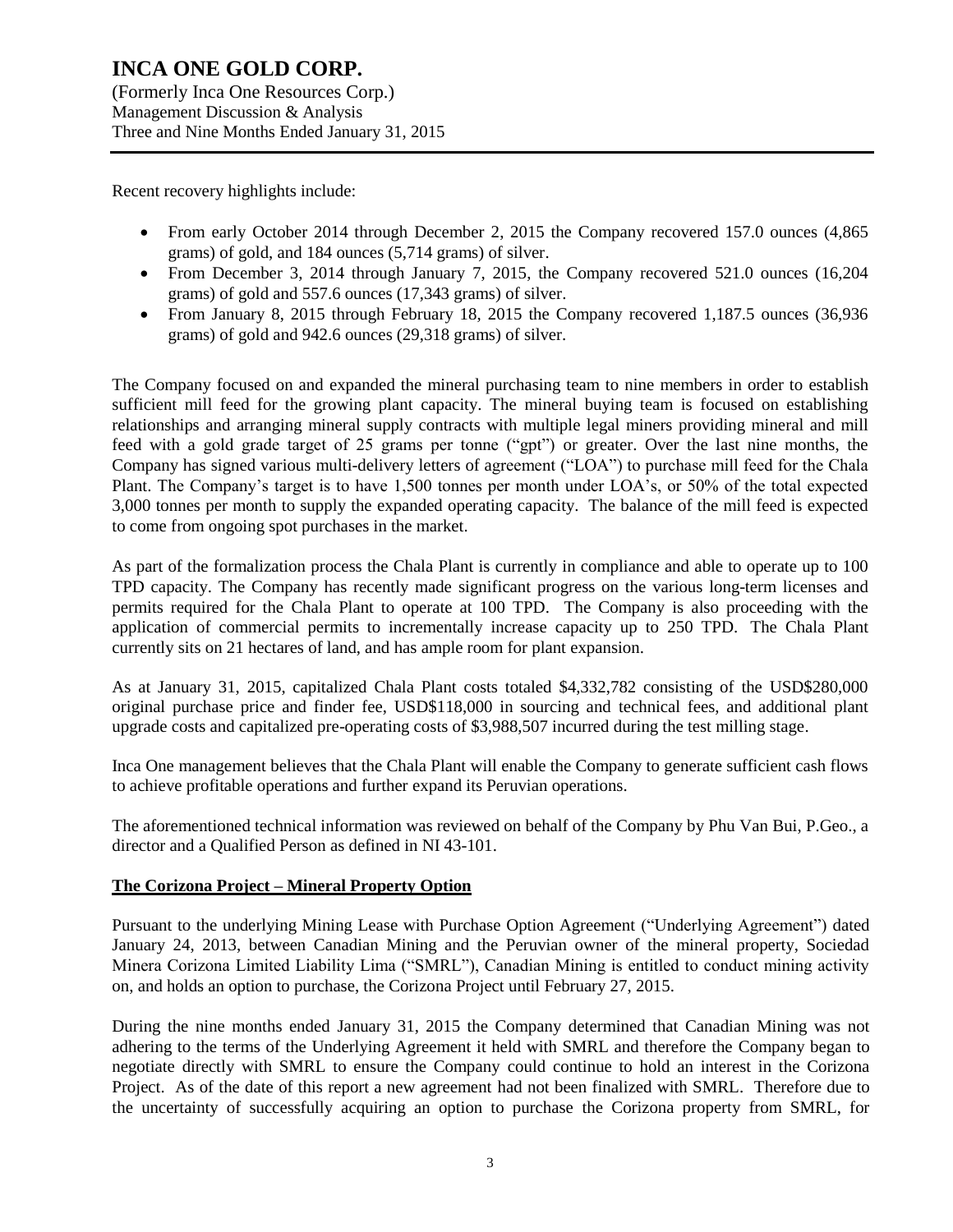accounting reasons a write-down of exploration and evaluation assets of \$367,337 was recorded during the year ended April 30, 2014. A further \$20,000 was recorded in the quarter ending January 31, 2015 to fully write-down the exploration and evaluation cost of the Corizona Project to \$nil.

Effective February 28, 2015 the Company and Canadian Mining have no ongoing business relationships including the termination of the Joint Venture Agreement in 2014 (see below) and the expiry of the Company's option in the Corizona property on February 27, 2015.

On June 5, 2013, the Company committed to a three year renewable Joint Venture Agreement with Canadian Mining for purposes of further exploration, evaluation, development and operation of the Corizona Project. Pursuant to the terms of this agreement the joint venture was to be operated by Canadian Mining and the Company was to contribute all of the initial funding in exchange for an 80% share of the Corizona Project's net profits, if any. During calendar 2014 this agreement was terminated.

#### **The Las Huaquillas Property**

The Las Huaquillas Property is located in the Department of Cajamarca in northern Peru. It is easily accessible by road and is situated at a relatively low elevation of between 1,000 to 1,800 meters.

On March 25, 2011 and later amended on January 18, 2012, the Company entered into a definitive letter agreement (the "Agreement") with Rial Minera SAC ("Rial") and its shareholders (collectively the "Optionors") pursuant to which the Company was granted an option to acquire all of the issued and outstanding shares of Rial (the "Rial Shares"). Rial is a private Peruvian company that owns a 100% interest in the Las Huaquillas gold-copper project (the "Las Huaquillas Project"). Pursuant to the Agreement, the Company could acquire 100% of the Rial Shares, by paying an aggregate of USD\$5,000,000 to the Optionors; issuing 8,000,000 common shares of the Company; and incurring exploration expenditures of USD\$10,000,000 over a period of four years.

As at January 31, 2015, the Company had paid USD\$375,000 and issued 325,000 shares for acquisition costs payable pursuant to the terms of the Agreement. As further consideration for the acquisition, the Company entered into a finder fees agreement dated July 31, 2011 and later amended by a letter agreement dated January 19, 2012, to pay finder fees of USD\$282,500 and to issue 400,000 common shares of the Company over a period of four years. As at January 31, 2015, the Company had issued 16,250 shares and paid USD\$35,625 in cash pursuant to the terms of this finder fees agreement. During the year ended April 30, 2013, Minera staked an additional 16,700 hectares of land surrounding the Las Huaquillas Project, increasing the total continuous claim holdings in the area to approximately 20,300 hectares.

After entering into the two agreements the Company expended considerable time and expense to obtain the requisite drilling permits for the Las Huaquillas Project and in June 2013, these drill permits were received. The Company then worked on locating a joint venture partner or formalizing an amended agreement with the Optionors, but was unable to achieve either goal. As a result Management terminated the option in December 2013.

For financial reporting purposes, due to the absence of sufficient verifiable information to support a recoverable value of the Las Huaquillas Project and drilling permits thereon, this value has been deemed to be zero. Accordingly a write-down of exploration and evaluation assets of \$2,452,330 was recorded during the year ended April 30, 2014. As at April 30, 2014 the Company held both the permits or Environmental Impact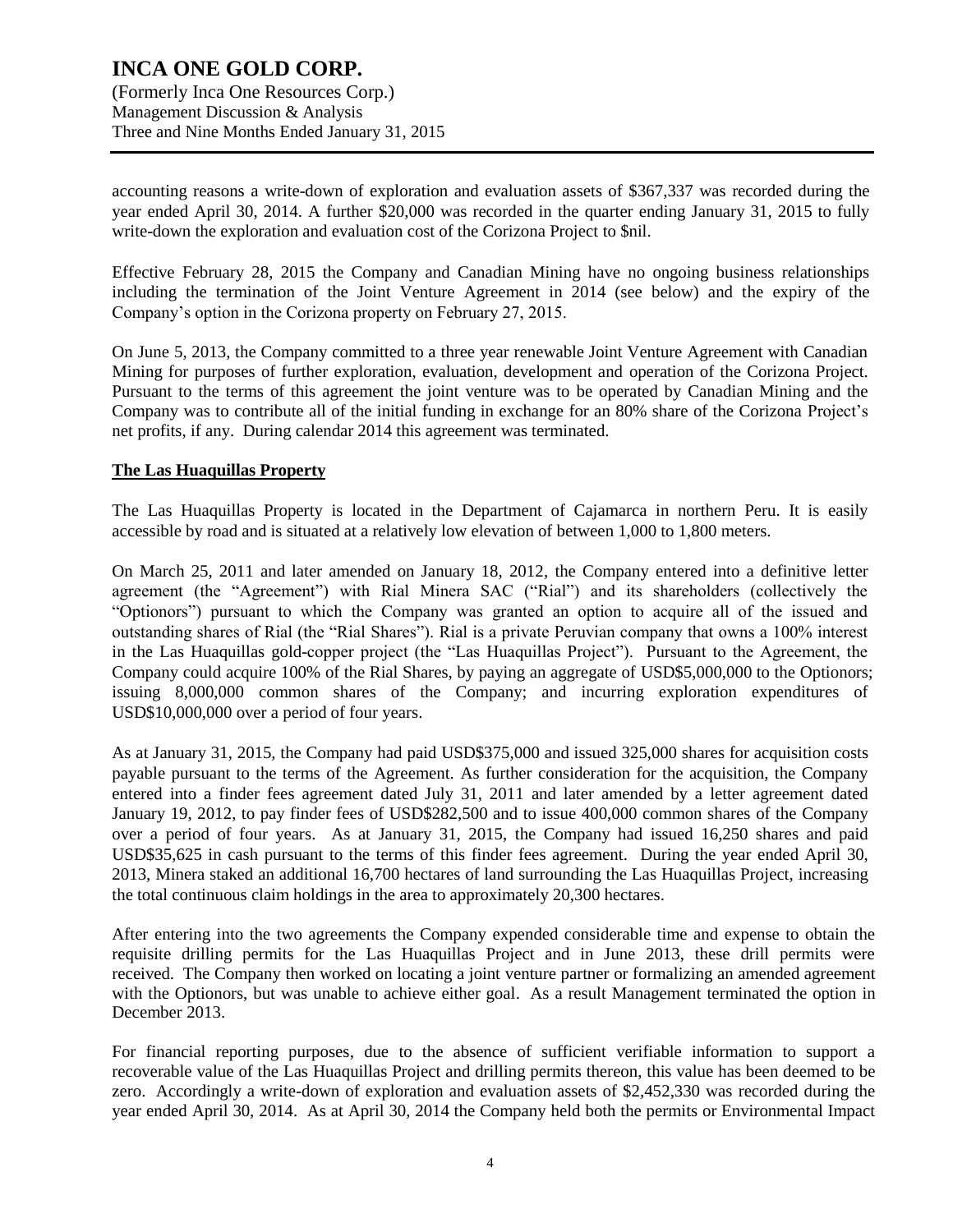(Formerly Inca One Resources Corp.) Management Discussion & Analysis Three and Nine Months Ended January 31, 2015

Statement ("DIA"), allowing for a drilling program to be conducted with respect to the Las Huaquillas Project. During June 2014, the DIA expired after its one year anniversary. The Company was unable to renew the DIA as previously in December 2013 the Company had terminated the underlying concession agreement.

#### **Future Outlook**

The Company is moving forward with its business plan to focus on gold-bearing mineral processing facilities in Peru and believes that the Chala Plant operations may provide the necessary cash flow to achieve profitability in calendar 2015. The Company intends to use the funds and net profits from mineral processing operations at the Chala Plant, and additional fundraising (see Subsequent Events and Financings below) to execute its business plan and expand mineral processing operations, so that it can continue to achieve its longterm objectives.

#### **Summary of Quarterly Information**

The following table sets out selected quarterly financial data from the Company's unaudited quarterly condensed interim consolidated financial statements. There were no significant revenues reported in any of the periods reflected below.

| Quarter ended | Working      | Deferred                 | Total     | Net loss    | Long term   | <b>Basic</b> loss |
|---------------|--------------|--------------------------|-----------|-------------|-------------|-------------------|
|               | capital      | exploration /            | assets    |             | liabilities | per share         |
|               | (deficiency) | development              |           |             |             |                   |
|               |              | expenditures             |           |             |             |                   |
|               | \$           | \$                       | \$        | \$          | \$          | \$                |
| $31-Jan-15$   | 677,365      | $\overline{\phantom{a}}$ | 6,739,337 | (1,980,269) | 5,162,576   | (0.03)            |
| $31-Oct-14$   | 843,171      | $\overline{\phantom{a}}$ | 4,771,034 | (747, 715)  | 4,393,324   | (0.01)            |
| $31-Jul-14$   | 1,501,008    | $\overline{\phantom{a}}$ | 3,889,948 | (699, 670)  | 3,082,066   | (0.01)            |
| $30-Apr-14$   | 170,974      | $\overline{\phantom{0}}$ | 2,546,062 | (848, 541)  | 626,349     | (0.02)            |
| $31$ -Jan-14  | (114, 588)   | 57,392                   | 1,887,745 | (347,680)   | 613,944     | (0.01)            |
| 31-Oct-13     | (114, 144)   | 100,990                  | 1,329,135 | (2,727,506) | 455,168     | (0.06)            |
| $31$ -Jul-13  | (160, 863)   | 109,185                  | 3,189,915 | (345, 914)  |             | (0.01)            |
| $30-Apr-13$   | 597,060      | 153,836                  | 3,396,270 | (219, 812)  |             | (0.01)            |

The significant increase in net loss in the three months ended January 31, 2015 is due to the GRIT share impairment, increase in pre-commercial mineral processing operations, and higher administrative and financing costs as follows:

- Due to the persistence reduction in market price, management determined that the GRIT shares were impaired resulting in the Company recognizing a cumulative unrealized loss of \$990,835 including \$916,730 fair market adjustments included in prior period other comprehensive income.
- The Company incurred higher consulting, management, and professional fees as a result of the increased resources required to manage the expanding mineral processing operations.
- The Company incurred higher financing costs as a result of the additional bond financings received and the related increase in interest expense.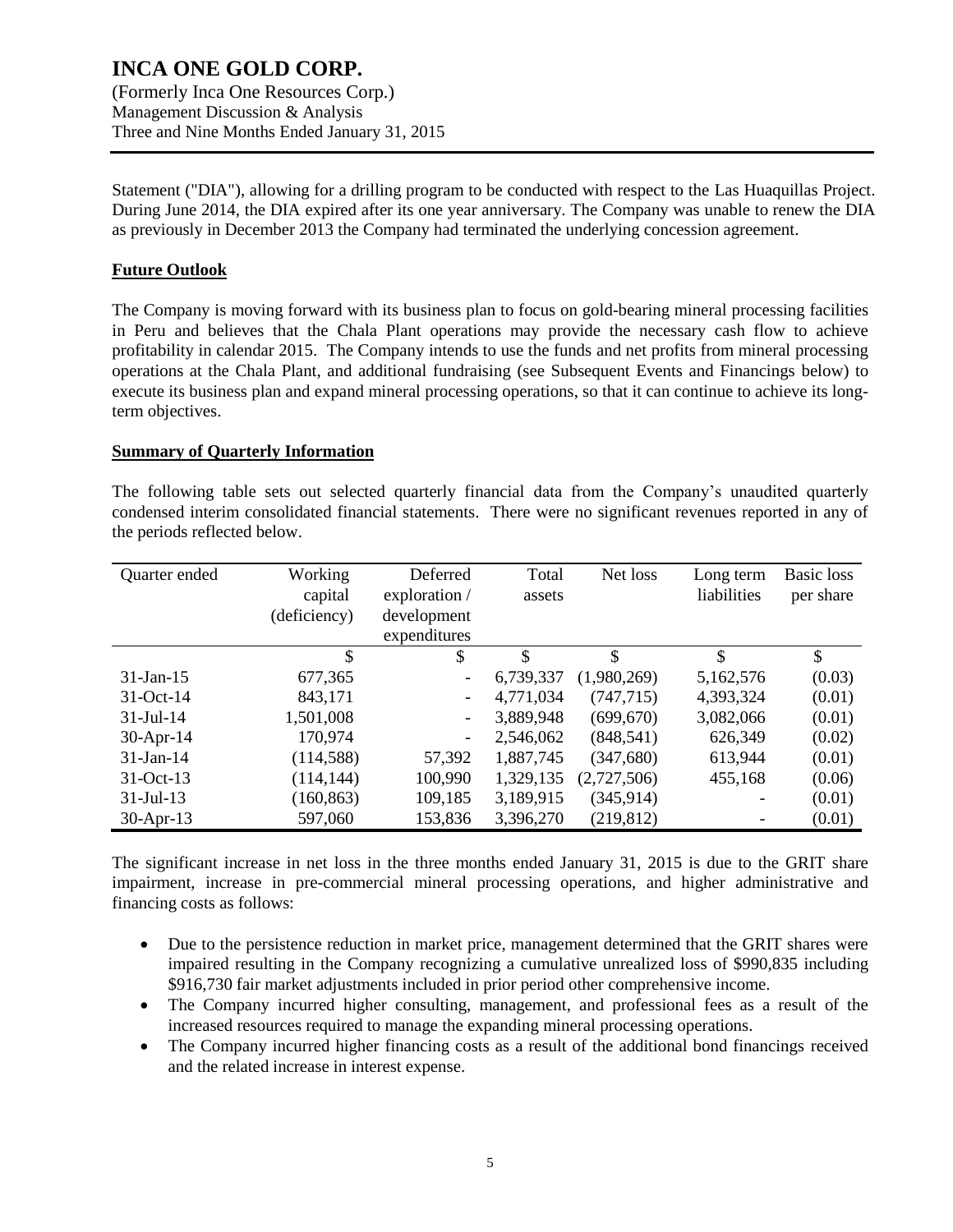## **INCA ONE GOLD CORP.** (Formerly Inca One Resources Corp.) Management Discussion & Analysis

Three and Nine Months Ended January 31, 2015

The significant increase in the three months ended October 31, 2013 is due to the \$2,452,330 full impairment of Las Haquillas. Other than the items referred to above, the Company's quarterly net losses remained relatively consistent through the quarters.

The increase in long term liabilities over fiscal 2015 is primarily due to funding from the \$5.5 million bond financing, net of transaction costs.

### **Results of Operations**

### Three months ended January 31, 2015 compared with the three months ended January 31, 2014

During the three months ended January 31, 2015 (the "current quarter"), the Company reported a net loss of \$1,980,269 compared to a net loss of \$347,680 during the three months ended January 31, 2014 (the "comparable prior quarter"), representing an increase in loss of \$1,642,589 after normalizing for the \$990,835 impairment of the GRIT shares. This increase in expense is detailed below:

Consulting and management fees in the current quarter increased by \$149,535 to \$259,005 compared to \$109,470 in the comparable prior quarter. The increase was as a result of expansion of the management team and their fees including hiring the VP Operations and Development Peru.

Office, rent, and administration expenses in the current quarter increased by \$45,519 to \$69,105 compared to \$23,586 in the comparable prior quarter. The increase was as a result of higher accounting and administration related expenses including additional staff in both the Peruvian and Canadian offices and the related increase in office requirements.

Professional fees in the current quarter increased by \$51,305 to \$105,657 compared to \$54,352 in the comparable prior quarter due to increased accounting and legal services incurred as a result of an increasing number and complexity of transactions and contracts entered into from both financings and Chala Plant operations and expansion.

Transfer agent and shareholder information expense increased in the current quarter by \$100,636 to \$145,945 compared to \$45,309 in the comparable prior quarter primarily due to the increased use of financing and investor relations expertise in both Canada and Europe.

Travel, advertising, and promotion expenses increased in the current quarter by \$35,744 to \$80,173 from \$44,429 in the comparable prior quarter due to an increase in business and investor relations related travel.

Finance and other costs increased in the current quarter by \$172,502 to \$211,815 compared to \$39,313 in the comparable prior quarter primarily due to interest on the bond financing which was not in place in the prior fiscal year.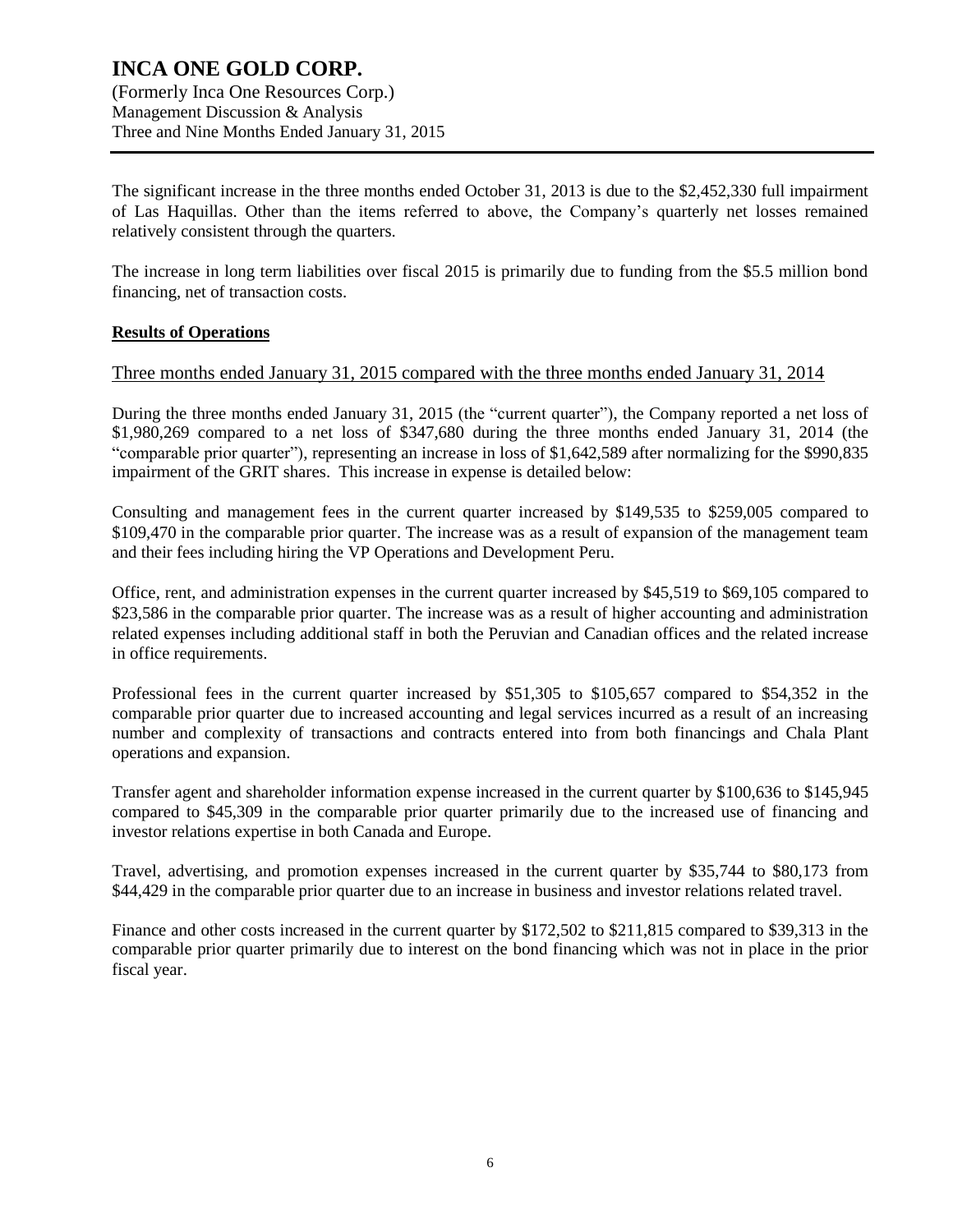Nine months ended January 31, 2015 compared with the nine months ended January 31, 2014

During the nine months ended January 31, 2015 (the "current period"), the Company reported a net loss of \$3,427,654 compared to a net loss of \$3,421,101 during the nine months ended January 31, 2014 (the "comparative period"), representing an insignificant increase in loss of \$6,553. After adjusting for the \$2,452,330 write-down of Las Huaquillas in the comparative period, and the \$990,835 impairment of the GRIT shares in the current period, the remaining difference of \$1,468,048 can be explained as follows:

Consulting and management fees in the current period increased by \$267,918 to \$438,613 compared to \$170,695 in the comparative period. The increase was as a result of expansion of the management team and their fees including hiring the VP Operations and Development, Peru.

Office, rent, and administration expenses in the current period increased by \$53,757 to \$145,757 compared to \$91,999 in the comparative period. The increase was as a result of higher accounting and administration related expenses including additional staff in both the Peruvian and Canadian offices and the related increase in office requirements.

Professional fees in the current period increased by \$109,350 to \$278,953 compared to \$169,601 in the comparative period due to increased accounting and legal services incurred as a result of an increasing number and complexity of transactions and contracts entered into from both financings and Chala Plant operations and expansion.

During the current period, the Company recorded share-based payments of \$350,172 compared to \$105,658 during the comparative period. 2,550,000 stock options were granted during the nine months ended January 31, 2015 while 1,150,000 stock options were granted during the nine months ended January 31, 2014. There were differences in the black scholes assumptions resulting in higher cost per option issued in the current period.

Transfer agent and shareholder information expense increased in the current period by \$178,884 to \$383,806 compared to \$204,992 in the comparative period primarily due to the increased use of financing and investor relations expertise in both Canada and Europe.

Travel, advertising, and promotion expenses increased in the current period by \$53,351 to \$198,497 from \$145,146 in the comparative period, due to an increase in business and investor relations related travel.

Finance and other costs increased in the current period by \$370,196 to \$427,942 compared to \$57,745 in the comparative period primarily due to of interest on the bond financing which were not in place in the prior fiscal year.

#### **Liquidity and Capital Resources**

As at January 31, 2015 the Company has financed its operations and met its capital requirements primarily through the debt financings including long-term debentures, convertible debentures, and promissory notes. During the nine months ended January 31, 2015 the Company produced in excess of 35 kg of gold which generated a total of \$1,400,415 in sales. As at January 31, 2015, the Company had cash and cash equivalents of \$435,747 representing an increase of \$357,037 compared with cash and cash equivalents of \$78,710 at April 30, 2014.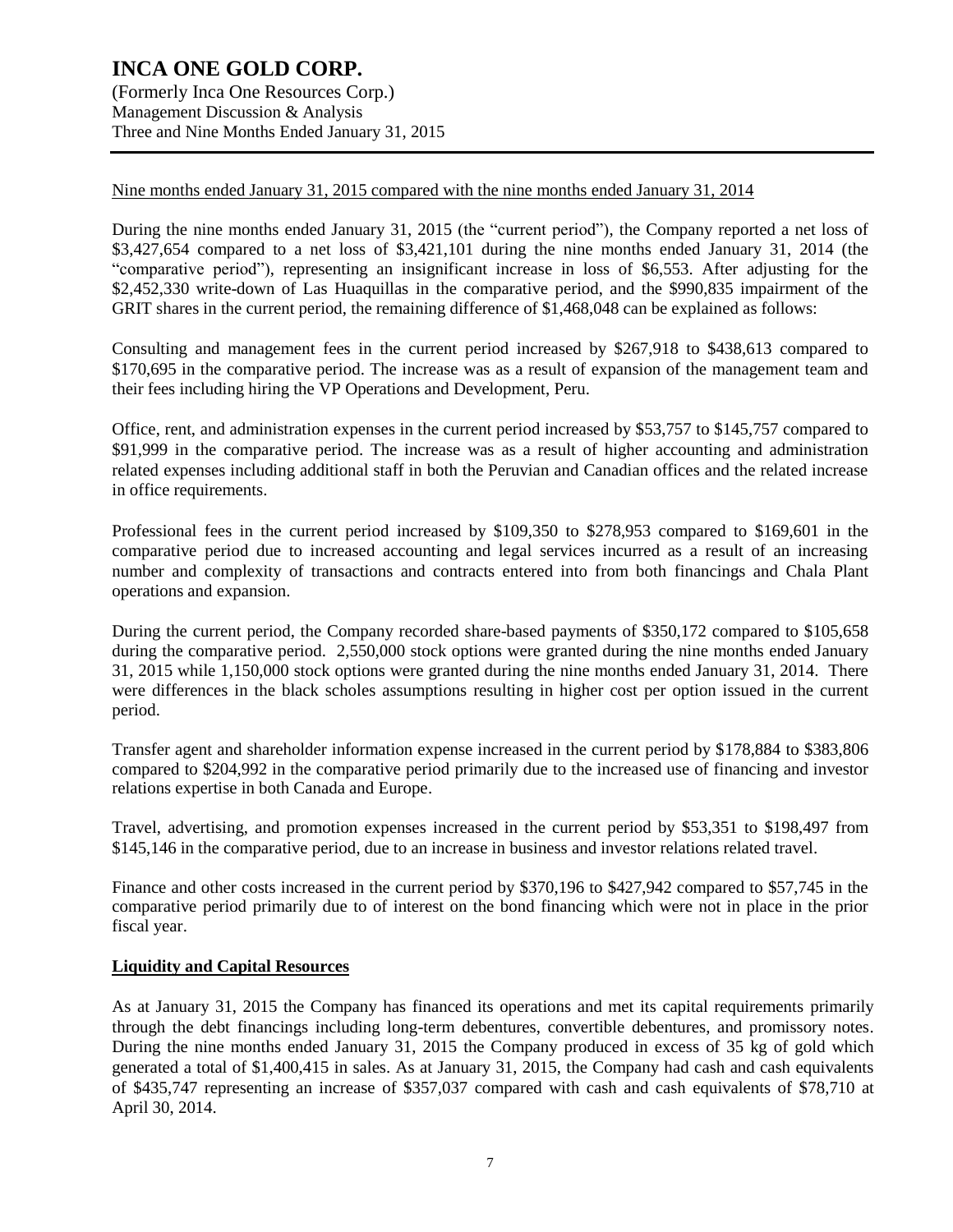(Formerly Inca One Resources Corp.) Management Discussion & Analysis Three and Nine Months Ended January 31, 2015

The Company reported working capital of \$677,365 at January 31, 2015 as compared to working capital of \$170,974 as at April 30, 2014, representing an increase in working capital of \$506,391 primarily from the proceeds received from the bond financing, offset by the investment in the Chala Plant and its inventory, increased general, administrative, and finance expenditures, and a decrease in the fair value of marketable securities.

Marketable securities consist of 733,007 shares in Global Resources Investment Trust PLC ("GRIT) which were acquired on February 28, 2014 in exchange for the issue of 12,000,000 common shares in the Company. The fair value of the shares in GRIT at acquisition was determined based on a value of \$0.11 per share for the 12,000,000 common shares issued by the Company. As of January 31, 2015 the GRIT shares were recorded at a fair value of \$329,165 (April 30, 2014 – \$847,448) based on the GRIT share trading price of CAD\$0.449 (GBP £0.235). Management determined that the GRIT share were fully impaired as of January 31, 2015, representing a loss of \$990,835 in net income. While the Company will seek to maximize the proceeds the ultimate sale of GRIT share there is no assurance as to the timing of disposition or the amount that will be realized.

During the nine months ended January 31, 2015 the Company continued the process of acquiring, refurbishing, and expanding the Chala Plant which resumed test milling in November 2014. The Company expects that a growing revenue stream will be generated from the Chala Plant operations. As of January 31, 2015 \$1,400,415 has been generated received from the proceeds of gold sales during the pre-commercial production period.

Management intends to finance operating costs and plant expansion over the next year with its current working capital, funds recently raised subsequent to January 31, 2015 and gold sales net of related operation costs. Long term debt included the bond financing, convertible debentures, and promissory notes payable. The Company is not otherwise subject to any capital requirements imposed by a regulator.

#### **Capital Expenditures**

During the nine months ended January 31, 2015, the Company incurred costs of \$nil (2014 – \$150,823) with respect to its Corizona Project, \$nil (2014 – \$59,352) for Las Huaquillas exploration and evaluation expenditures, and \$2,690,990 (2014 – \$502,163) in property, plant and equipment expenditures, primarily for the expansion, and pre-commercial production / test milling operations of the Chala Plant.

#### **Financings**

#### Convertible Debentures

On May 23, 2014, the Company closed a convertible debenture financing for gross proceeds of \$325,000. The debentures bear interest at a rate of 10% per annum, calculated and paid quarterly in arrears, 25% of which shall be convertible into shares during the first year of the debenture term. Also during the first year of the debenture term a maximum of 25% of the principal may, at the option of the holder, be converted into common shares of the Company at a price of \$0.125 per common share. The debentures mature on May 23, 2019 and are redeemable by the Company at any time after May 23, 2017. They are secured by a security interest in all of the Company's present and after acquired property pursuant to a security agreement. Professional fees of \$18,297 were incurred in connection with the debenture offering. On December 1, 2014, \$81,250 of the convertible debentures were converted to 650,000 common shares of the Company.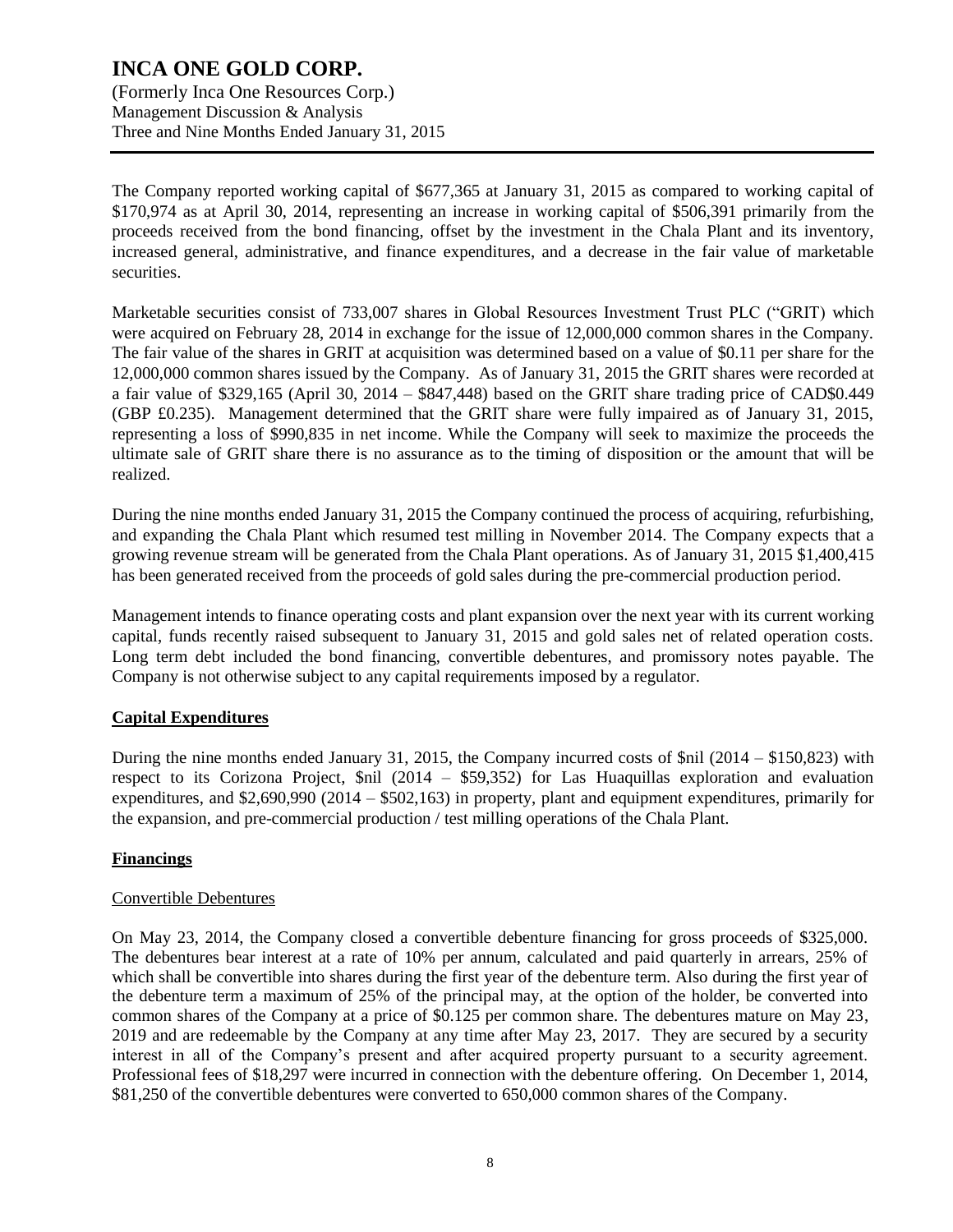(Formerly Inca One Resources Corp.) Management Discussion & Analysis Three and Nine Months Ended January 31, 2015

On October 30, 2013 the Company closed \$275,000 of convertible debentures, which had similar terms as the above noted debenture other than the fact that only 20% of the principal, at the option of the holder, be converted into common shares of the Company at a price of \$0.10 per common share. On October 30, 2014, \$55,000 of these convertible debentures were converted to 550,000 common shares of the Company.

#### Bond Financing

On June 3, 2014, the Company closed the first tranche of a bond financing for gross proceeds of \$2,700,000. The first tranche bond bears interest at 10% per annum, calculated and payable quarterly in arrears commencing no later than December 3, 2014. The bond principal of \$2,700,000 is repayable in increments of \$170,454 on each of June 3, 2016, September 3, 2016, December 3, 2016 and March 3, 2017, with the remainder due June 3, 2017. In addition a finder fee of \$216,000 and professional fees of \$12,476 were paid in cash and 1,440,000 finder's warrants were issued in connection with the financing. The warrants are exercisable at \$0.15 for 3 years

On August 29, 2014, the Company closed the second tranche of this financing after the gross proceeds of \$1,400,000 were received. The second tranche bond bears interest at 10% per annum, calculated and payable quarterly in arrears commencing no later than February 19, 2015. In addition professional fees of \$3,779 and finder's fees of \$112,000 were paid in cash and 746,667 finder's warrants were issued in connection with the second tranche bond. The warrants are exercisable at \$0.15 for 3 years, and \$60,586 arising from the issue of these compensation warrants was charged against the bond amount payable and credited to warrant reserve.

On November 20, 2014, the Company received the third and final tranche gross proceeds of \$1,400,000. The third tranche bond bears interest at 10% per annum, calculated and payable quarterly in arrears commencing no later than April 25, 2015. In addition professional fees of \$1,439 and finder's fees of \$112,000 were paid in cash and 746,667 finder's warrants were issued in connection with the third tranche bond. The warrants are exercisable at \$0.15 for 3 years, and \$71,398 arising from the issue of these compensation warrants was charged against the bond amount payable and credited to warrant reserve.

The bond is secured by a security interest in all of the Company's present and after acquired property pursuant to an underlying Security Agreement but ranks secondary to any prior ranking security held by holders of the promissory notes and debentures. Pursuant to the terms of the bond financing agreement the Company has granted the right of first refusal for future debt and equity financings subject to certain restrictions as outlined in those agreements.

In connection with the financing the Company and the purchaser have entered into a financing fee agreement whereby the Company will pay a financing fee equal to 3.5% of the net revenues from the Chala plant as defined by the agreement. All or a portion of the financing fee can be repurchased by the Company on either December 31, 2024 or December 31, 2029 in exchange for the cash payment of USD\$1,500,000 or a corresponding pro-rata portion thereof and otherwise the fee will continue to be payable until December 31, 2034.

#### Share Issuances

On October 30, 2014, 550,000 common shares were issued pursuant to conversion of \$55,000 of the convertible debentures, and on November 20, 2014, 650,000 common shares were issued pursuant to conversion of \$81,250 of the convertible notes (see Note 10 and 12 of the January 31, 2015 Interim Financial Statements for more information).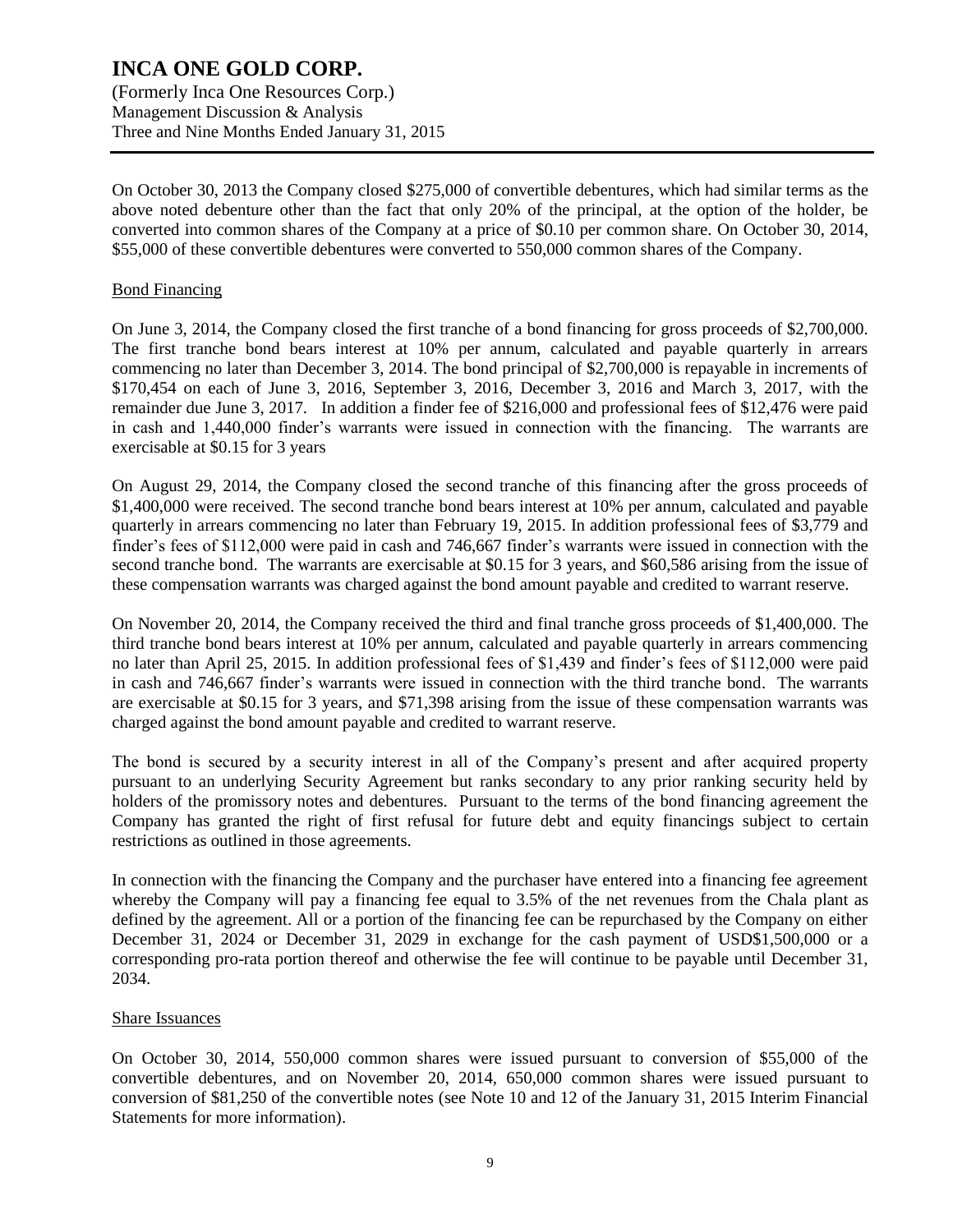During the nine months ended January 31, 2015, the following common shares were also issued:

- 175,000 common shares were issued for proceeds of \$35,000 on the exercise of 175,000 warrants at \$0.20 per share. Subsequent to period end the Company issued 786,000 common shares on the exercise of 786,000 warrants at \$0.20 per share.
- 2,000,000 common shares were issued for proceeds of \$290,350 on the exercise of 260,000 stock options at \$0.125 per share, 210,000 stock options at \$0.135 per share, and 1,530,000 stock options at \$0.15 per share. Subsequent to period end the Company issued 300,000 common shares on the exercise of 100,000 stock options at \$0.125 per share, and 200,000 stock options at \$0.15 per share.
- 151,040 common shares were issued for services to a key Peruvian employee pursuant to his employment agreement. Subsequent to period end the Company issued 129,200 common shares for services as required under this agreement.

#### **Subsequent Events**

#### **(a) Debenture Financing**

Subsequent to January 1, 2015 the Company closed a non-brokered private placement of debentures (the "Debenture Financing") for gross proceeds of USD\$1,600,000 including a USD\$100,000 oversubscription. Pursuant to the closing of the Debenture Financing, as previously announced, the Company issued 64 units (the "Units"), with each Unit comprising one non-convertible debenture (the "Debentures") in the principal amount of USD\$25,000, and 25,000 non-transferable warrants (the "Warrants"). Each Warrant will be exercisable into one common share of the Company at a price of CAD\$0.25 until a date that is 12 months from the respective closing date of the Debenture Financing. The holders of the Debentures will be entitled to receive interest at the rate of 14% per annum, calculated and paid quarterly in arrears. The term of the Debentures is 12 months. A finder's fee of 8% of the gross proceeds of the Debenture Financing will be payable in cash by the Company to SC Strategy Consult AG (the "Finder"). The Company will also issue to the Finder that number of finder's warrants equal to 8% of the proceeds of the Debenture Financing, divided by the exercise price of CAD\$0.25 (each a "Finder Warrant"). Each Finder Warrant will be exercisable into one common share of the Company at a price of CAD\$0.25 until a date that is 18 months from the closing date of the Debenture Financing.

#### **(b) Convertible Loan**

Subsequent to January 31, 2015, the Company negotiated the terms of a convertible loan with a group of lenders led by Promerita Financial Corp. ("Promerita") for gross proceeds of USD\$1,500,000 (the "Convertible Loan"). The Convertible Loan will bear interest at a rate of 15% per annum and will be drawn down in three tranches over the next three months of USD\$600,000, USD\$500,000, and USD\$400,000, respectively, with the third tranche at the option of the Company. Each tranche of the Convertible Loan will have a 12-month term and will be subject to a 12-month renewal option, subject to certain conditions. Each will be secured by a pledge of the inventory and related assets of the Company's subsidiary, Chala One S.A.C. The Company will pay an arrangement fee of 5% of the proceeds of the Convertible Loan to Promerita for its role in arranging the Convertible Loan. In certain circumstances, up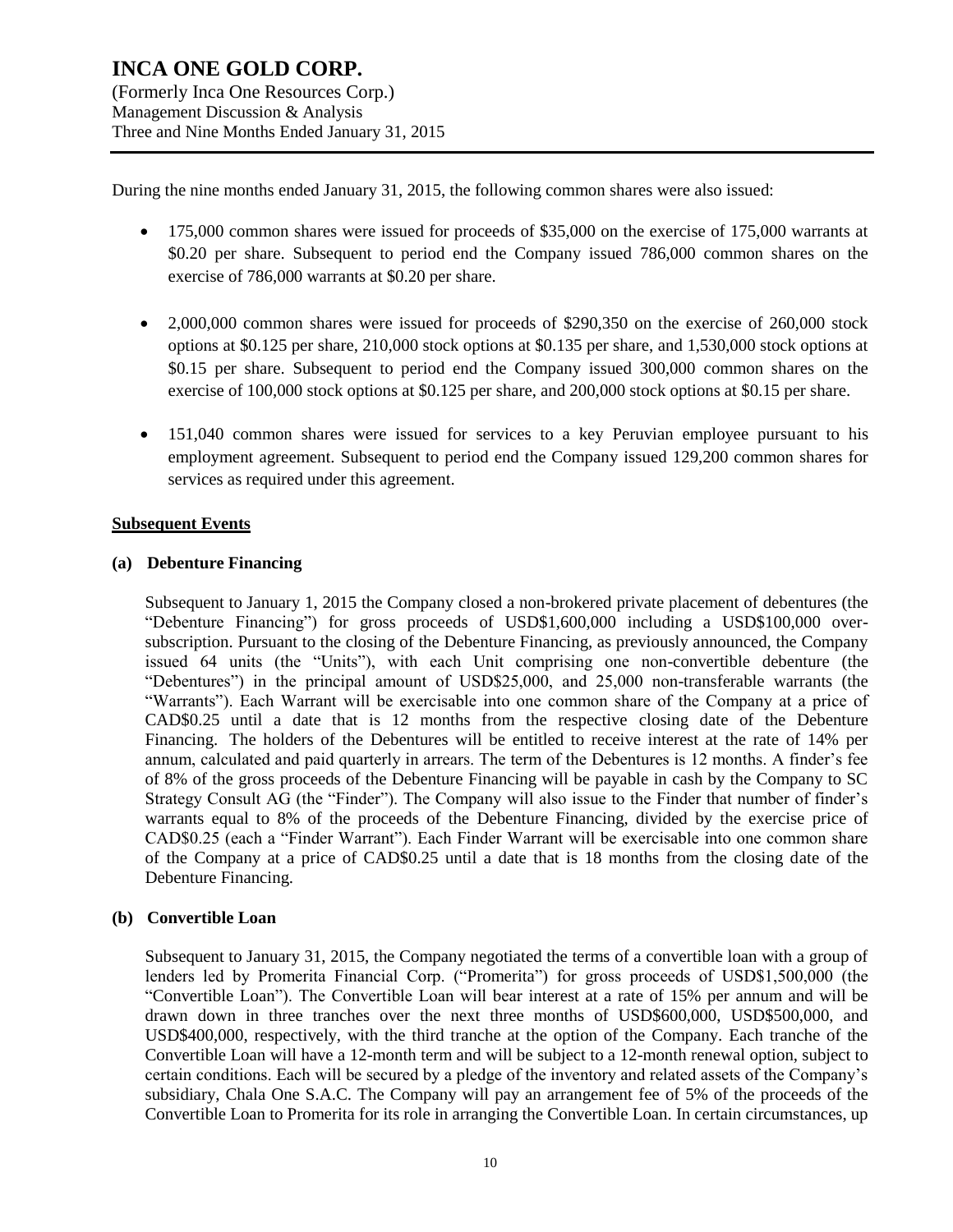(Formerly Inca One Resources Corp.) Management Discussion & Analysis Three and Nine Months Ended January 31, 2015

to 40% of the outstanding indebtedness under the Convertible Loan will be convertible into common shares of Inca One ("Common Shares") at the option of the Lenders at a conversion price of CAD\$0.25. The conversion amount will be based on a fixed foreign exchange rate which will result in maximum of 2,987,800 Common Shares issuable upon conversion.

#### **(c) Stock Options and Warrants**

Subsequent to January 31, 2015, 1,086,000 common shares were issued on the exercise of 300,000 stock options and 786,000 warrants. Please see Note 12 (c) of the January 31, 2015 Interim Financial Statements for more detail.

#### **(d) Share Based Payments**

Subsequent to January 31, 2015, 129,200 common shares were issued for services to a key Peruvian employee as part of their employment agreement. Please see Note 12 (c) of the January 31, 2015 Interim Financial Statements for more detail.

#### **Summary of Outstanding Share Data**

As at the date of this MD&A, the Company had 68,186,714 common shares issued and the following options and warrants outstanding:

#### **Stock Options:**

| Options   | <b>Exercise Price</b> | <b>Expiry Date</b> | <b>Vesting Provisions</b> |
|-----------|-----------------------|--------------------|---------------------------|
| #         | \$                    |                    | #                         |
| 150,000   | 0.25                  | February 9, 2017   | Vested                    |
| 250,000   | 0.15                  | October 5, 2017    | Vested                    |
| 470,000   | 0.15                  | October 30, 2017   | Vested                    |
| 325,000   | 0.15                  | May 30, 2018       | Vested                    |
| 200,000   | 0.15                  | October 31, 2018   | Vested                    |
| 1,100,000 | 0.15                  | June 4, 2019       | Vested                    |
| 450,000   | 0.15                  | August 29, 2019    | Vested                    |
| 75,000    | 0.22                  | September 23, 2020 | Vested                    |
| 10,000    | 0.50                  | May 13, 2021       | Vested                    |
| 595,000   | 0.43                  | July 11, 2021      | Vested                    |
| 3,625,000 |                       |                    |                           |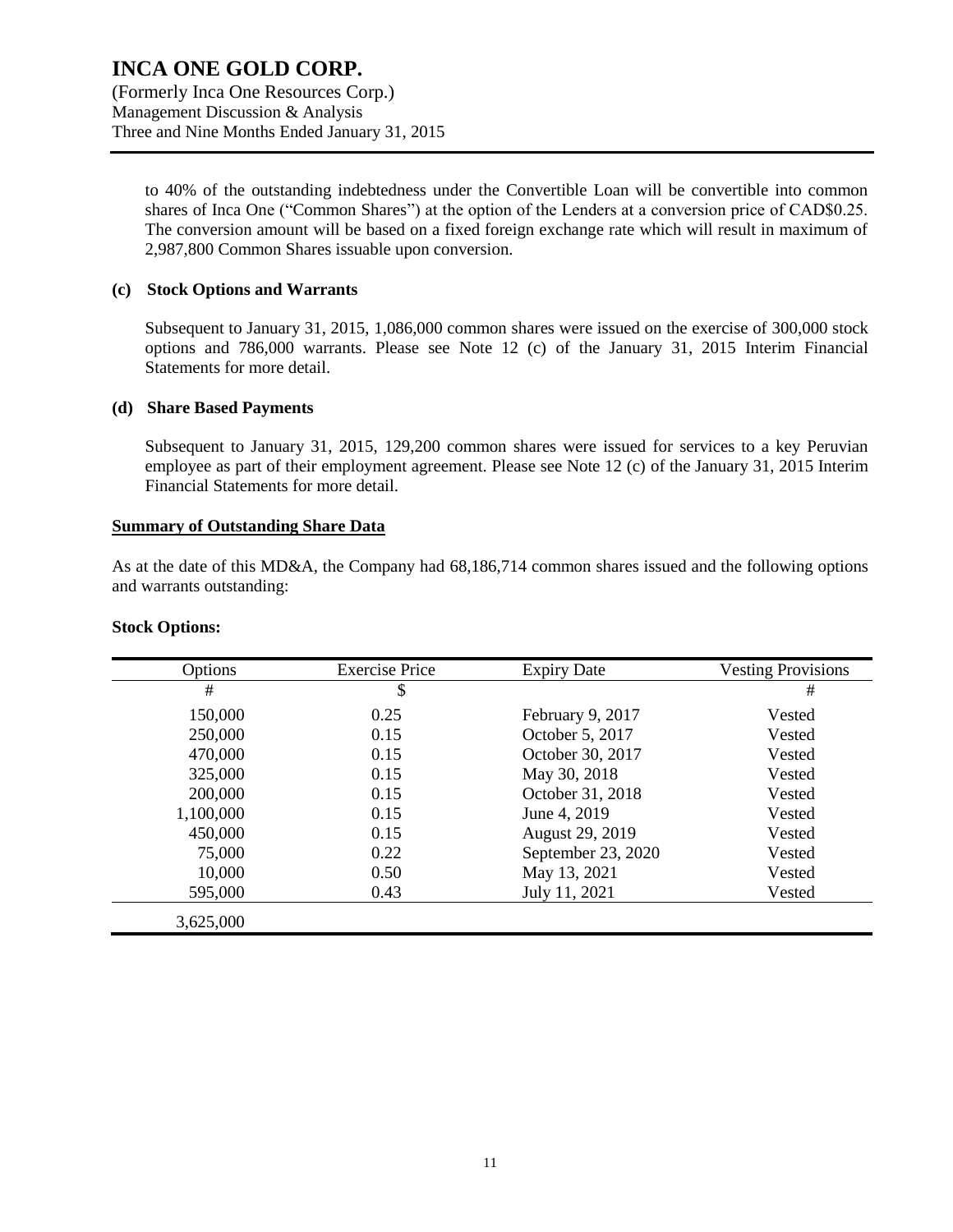(Formerly Inca One Resources Corp.) Management Discussion & Analysis Three and Nine Months Ended January 31, 2015

### **Warrants:**

| Number of Warrants | <b>Exercise Price</b> | <b>Expiry Date</b> |
|--------------------|-----------------------|--------------------|
| #                  | \$                    |                    |
| 9,164,800          | 0.20                  | April 5, 2016      |
| 1,600,000          | 0.25                  | March 18, 2016     |
| 653,875            | 0.25                  | August 18, 2016    |
| 1,440,000          | 0.15                  | May 20, 2017       |
| 746,667            | 0.15                  | August 29, 2017    |
| 746,667            | 0.15                  | November 20, 2017  |
| 14,352,009         |                       |                    |

#### **Transactions with Related Parties**

#### **(a) Related Party Transactions**

The Company's related parties consist of the Company's directors, officers, former officer and companies associated with these individuals including the following:

- EKelly Investments Ltd., a company owned by Edward Kelly, the Company's President (also a director).
- Invictus Accounting Group LLP, a company controlled by Oliver Foeste, the Company's CFO effective September 1, 2014 (also a director).
- Rapid Time Networks Inc., a company owned by both George Moen, the Company's Chief Operating Officer and Mark Wright, the Company`s VP Operations & New Projects.
- Sisyphus Ventures Limited, a company owned by Mark Wright, the Company's VP Operations  $\&$ New Projects.
- Malaspina Consultants Inc., a company owned by Robert McMorran, a director, and in which Sharon Muzzin, the Company's previous CFO (until August 31, 2014) is an associate.
- McCullough O'Connor Irwin LLP, a company in which James Harris, the Company's Corporate Secretary, was counsel through December 2014.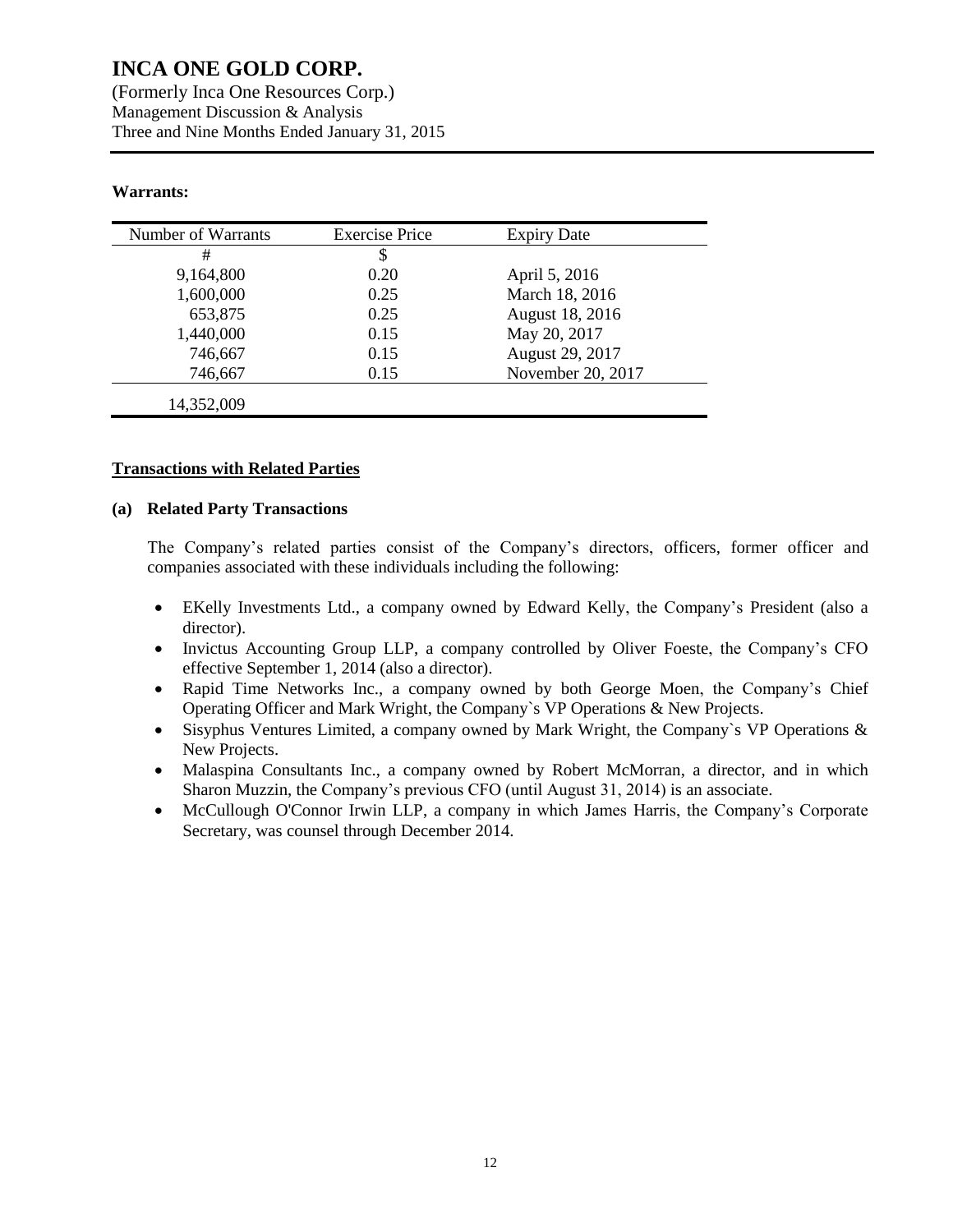(Formerly Inca One Resources Corp.) Management Discussion & Analysis Three and Nine Months Ended January 31, 2015

> The following expenditures were charged by related parties for the three and nine months ended January 31, 2015 and 2014:

|                                               | Three months<br>ended January 31, |        | Nine months<br>ended January 31, |         |
|-----------------------------------------------|-----------------------------------|--------|----------------------------------|---------|
|                                               | 2014<br>2015                      |        | 2015<br>2014                     |         |
|                                               | S.                                | S      |                                  |         |
| Accounting fees <sup>(1)</sup>                | 15,944                            | 30,683 | 74,954                           | 59,379  |
| Consulting and management fees <sup>(2)</sup> | 169,035                           | 34,000 | 278,109                          | 58,000  |
| Director fees $(3)$                           | 36,000                            |        | 36,000                           |         |
| Finance costs $(4)$                           | 19,080                            | 8,583  | 36,943                           | 8,583   |
| Legal fees $(5)$                              |                                   | 19,958 | 50,472                           | 28,845  |
|                                               | 240,059                           | 93,224 | 476,478                          | 154,807 |

(1) Fees include amounts paid for accounting, paralegal and CFO services paid to Invictus Accounting Group LLP and Malaspina Consultants Inc.

<sup>(2)</sup> The amount includes consulting and management fees paid to EKelly Investments Ltd., Invictus Accounting Group Inc., Rapid Time Networks Inc., and Sisyphus Ventures Limited.

(3) The amount includes fees paid to directors of the Company.<br>  $\begin{pmatrix} 4 \end{pmatrix}$  The amount includes interact incurred on promises we note.

(4) The amount includes interest incurred on promissory notes and convertible debentures.<br>The amount includes local foes paid to McCullough O'Connor Iruin I I B

The amount includes legal fees paid to McCullough O'Connor Irwin LLP.

#### **(b)** C**ompensation of Key Management Personnel**

The Company's key management personnel has authority and responsibility for planning, directing and controlling the activities of the Company and includes the Directors, President, CFO, and COO. Compensation in respect of services provided by key management consists of consulting and management fees paid to companies controlled by the President, CFO, and COO, accounting fees paid to companies controlled by a director or the CFO, and by the issue of options.

|                                     | Three months<br>ended January 31, |        | Nine months<br>ended January 31, |         |
|-------------------------------------|-----------------------------------|--------|----------------------------------|---------|
|                                     | 2015                              | 2014   | 2015                             | 2014    |
|                                     | S                                 |        |                                  |         |
| Management, accounting and CFO fees | 210,979                           | 64,683 | 379,063                          | 117,379 |
| Share-based payments                |                                   |        | 209,962                          | 32,367  |
|                                     | 210,979                           | 64,683 | 589,025                          | 149,746 |

There was no other compensation paid or payable to key management for employee services.

#### **(c) Related Party Balances**

All related party balances payable, including for business expense reimbursements, advances to the Company, annual bonuses as approved by the board of directors, and for services rendered as at January 31, 2015 are non-interest bearing and payable on demand and are comprised of \$141,473 (April 30, 2014 – \$101,526) payable to the President or company controlled by the President, 82,670 (April 30, 2014 –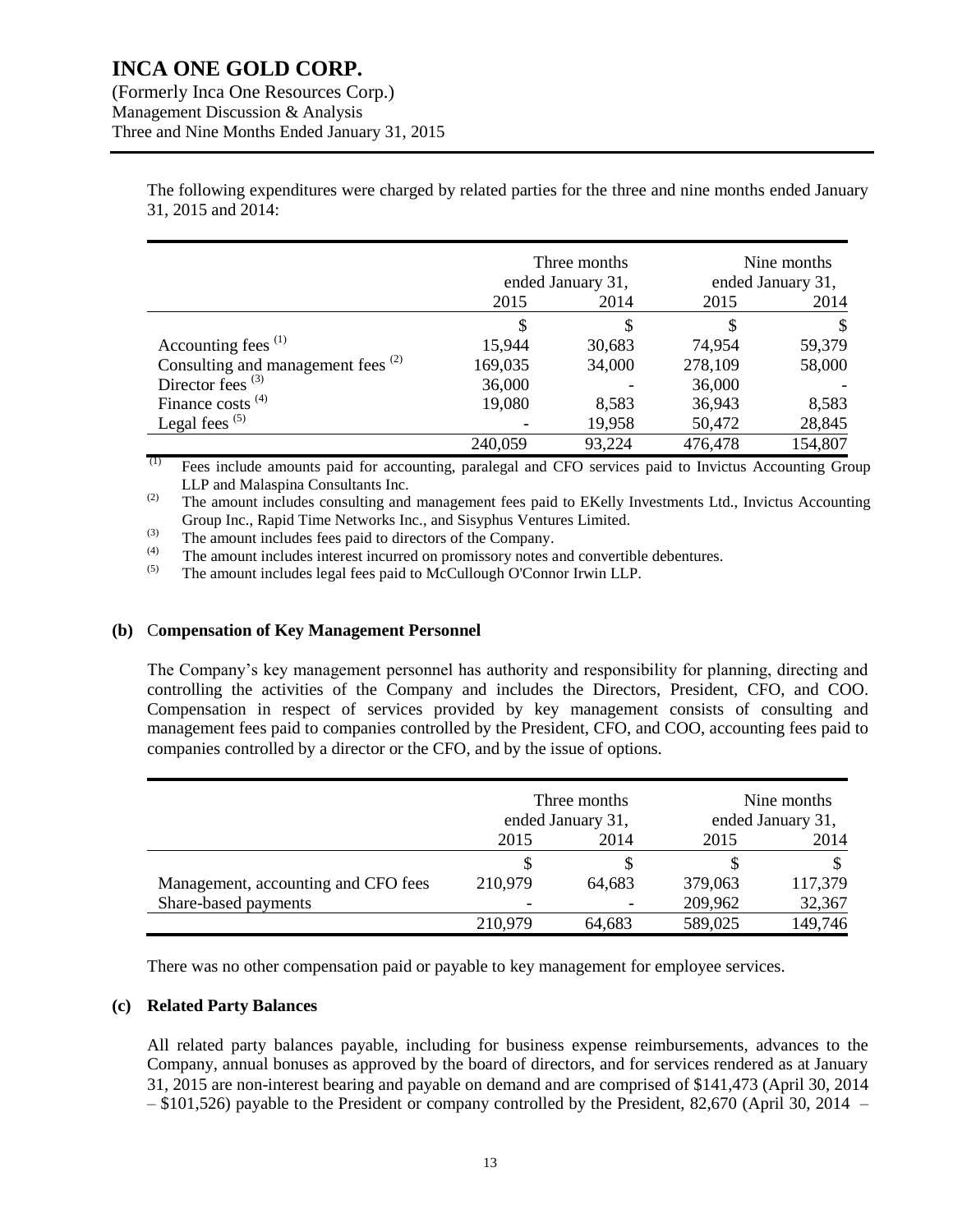\$nil) payable to the CFO or a company controlled by the CFO, \$169,609 (April 30, 2014 – \$70,111) payable to the COO or company controlled by the COO, \$44,138 (April 30, 2014 – \$nil) payable to the VP Operations & New Projects or a company controlled by the VP Operations & New Projects, and \$67,255 (April 30, 2014 – \$57,739) payable to a company controlled by a director.

#### **Commitments**

The Company has a consulting agreement with a company controlled by the President of the Company whereby it has committed to pay fixed monthly management fees of \$10,000, and whereby additional fees may be payable if certain conditions exist upon eventual termination of the contract.

#### **Financial Instruments**

As at January 31, 2015, the Company's financial instruments consist of cash and cash equivalents, other receivables, marketable securities, accounts payable and accrued liabilities, promissory notes payable, and bond payable. Cash and cash equivalents and other receivables are designated as loans and receivables, which are measured at amortized cost. Marketable securities are designated as available-for-sale, which are measured at fair value through other comprehensive income or loss. Accounts payable and accrued liabilities, promissory notes payable, and bond payable are designated as other financial liabilities, which are measured at amortized cost.

Cash and cash equivalents are held as cash deposits or investments in guaranteed investment certificates ("GICS") at banks within Canada. The GICs when held are immediately redeemable and their fixed terms do not exceed one year. The Company also holds cash at respected Peruvian banks. The Company does not invest in asset-backed commercial paper and does not expect any credit losses.

A portion of the Company's financial assets and liabilities is denominated in foreign currencies giving rise to risks from changes in foreign exchange rates. The Company holds cash in Canadian, United States and Peruvian currencies as required by forecasted expenditures. The Company's main risk is associated with the fluctuations in the US dollar and the Peruvian New Sol ("Sol"). The Company has determined that an effect of a 10% increase or decrease in the US dollar and Sol against the Canadian dollar as at January 31, 2015 would result in an insignificant change to the comprehensive loss for the three and nine months ended January 31, 2015. At January 31, 2015, the Company had no hedging agreements in place with respect to foreign exchange rates.

Liquidity risk is the risk that the Company will incur difficulties meeting its financial obligations as they come due. The Company's approach to managing liquidity is to ensure, as best as possible, that it will have sufficient cash to meet its liabilities when due, under both normal and stressed conditions.

The Company has \$5,991,428 of short and long term debt as well with annual interest rates ranging from 10% to 20% and varying maturity and principal and interest payment dates. Management believes that as at January 31, 2015 the Company is exposed to significant credit and interest risks arising from these financial instruments.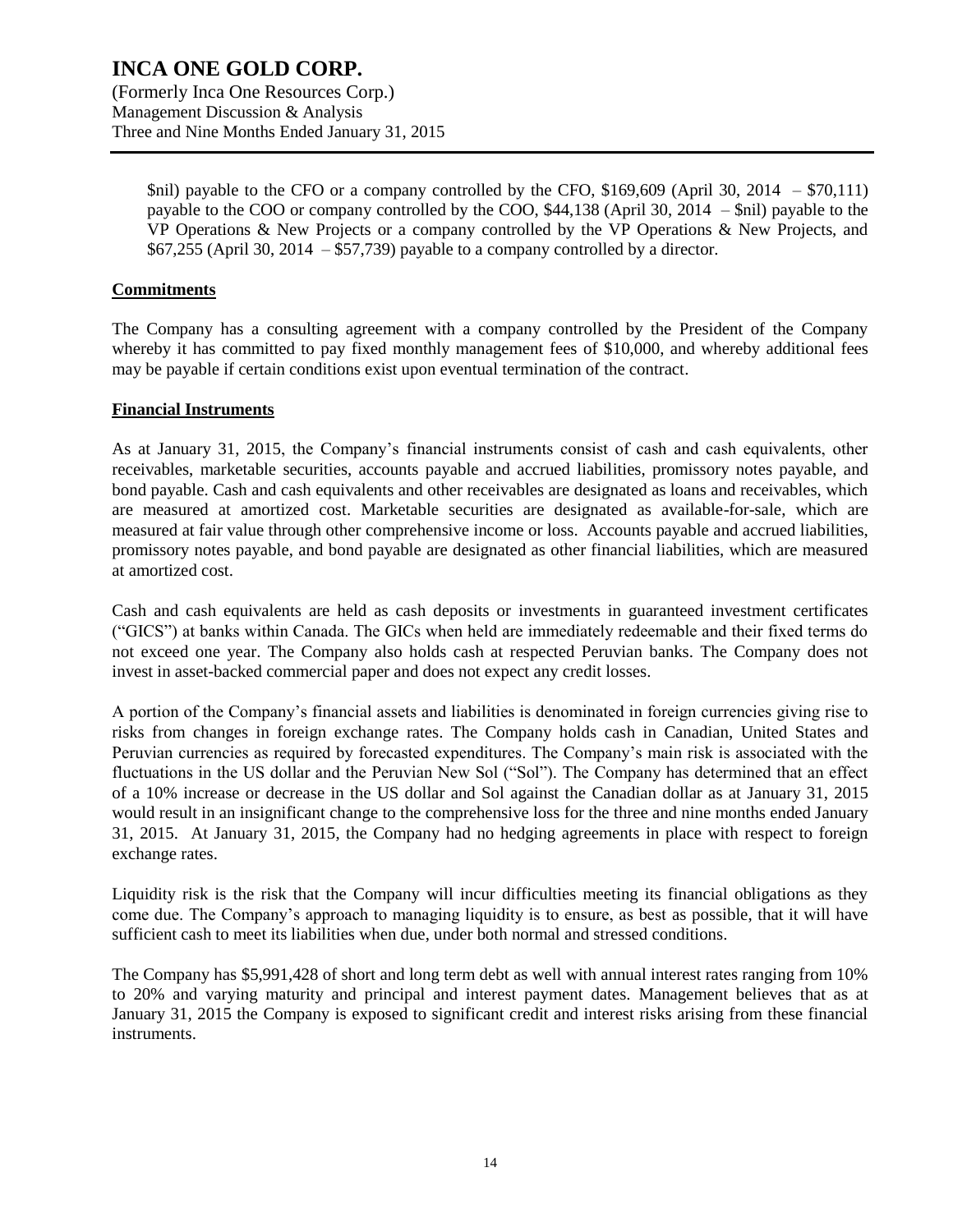(Formerly Inca One Resources Corp.) Management Discussion & Analysis Three and Nine Months Ended January 31, 2015

#### **Off-Balance Sheet Arrangements**

The Company has not entered into any off-balance sheet arrangements.

### **Critical Accounting Policies and Estimates**

The preparation of the Company's consolidated financial statements requires management to make certain critical accounting estimates and to exercise judgment that affect the accounting policies and the reported amounts of assets, liabilities and disclosure of contingent assets and liabilities at the date of the consolidated financial statements and reported amounts of revenues and expenses during the reporting period. Estimates and assumptions are continually evaluated based on historical experience and other factors, including expectations of future events that are believed to be reasonable under the circumstances. In the future, actual experience may differ from these estimates and assumptions. Revisions to accounting estimates are recognized in the period in which the estimates are revised and in any future periods affected. The areas involving a higher degree of judgment or complexity where assumptions and estimates are significant to the consolidated financial statements include the going concern assumption, the economic recoverability and probability of future economic benefits of exploration and evaluation assets, exploration and evaluation assets title, the commencement of commercial production, the functional currency, the valuation of marketable securities, convertible debentures and share-based compensation, decommissioning liabilities, and deferred taxes. A more in depth description of these areas is provided in the accompanying consolidated financial statements.

## **Risks and Uncertainties**

Natural resources exploration, development, production and processing involve a number of business risks, some of which are beyond the Company's control. These can be categorized as operational, financial and regulatory risks.

Operational risks include: the Company may not be able to find and develop resources economically, the Company cannot guarantee title to its properties, the Company may have difficulty in marketing production and services, the Company must manage changing governmental laws and regulations, the Company may have difficulty in hiring and retaining skilled employees and contractors, environmental hazards (including discharge of pollutants or hazardous chemicals), industrial accidents and occupational and health hazards, mechanical failures, the unavailability of materials and equipment, pit slope failures, unusual or unexpected rock formations, poor or unexpected geological or metallurgical conditions, poor or inadequate ventilation, failure of mine communication systems, poor water condition, interruptions to gas and electricity supplies, human error and adverse weather conditions, there is no assurance that the Company will acquire additional mineral properties and any acquisitions may expose the Company to new risks, and the mining industry is intensely competitive for the acquisition of new properties, access to capital and hiring of skilled personnel. The Company continuously monitors and responds to changes in these factors and seeks to adhere to all regulations governing its operations.

Financial risks include commodity prices, interest rates and fluctuating foreign exchange rates, all of which are beyond the Company's control. Additional financial risks are the Company's ability to raise capital to continue funding its operations.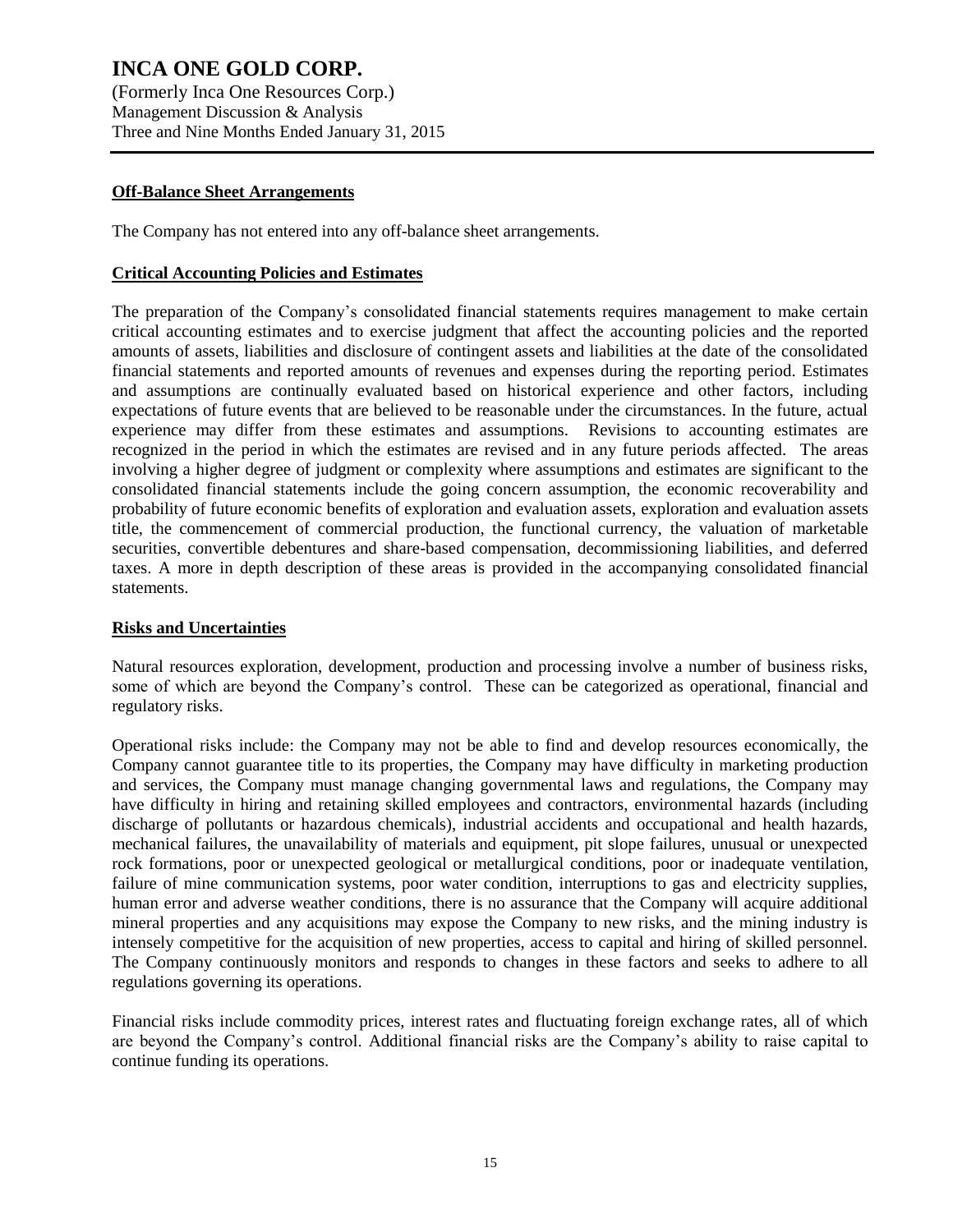**INCA ONE GOLD CORP.** (Formerly Inca One Resources Corp.) Management Discussion & Analysis Three and Nine Months Ended January 31, 2015

Regulatory risks include the possible delays in getting regulatory approval to, and permits for, the transactions that the Board of Directors believe to be in the best interest of the Company, and include increased fees for filings, the introduction of ever more complex reporting requirements the cost of which the Company must meet in order to maintain its exchange listing.

#### **Cautionary Note Regarding Forward-Looking Information**

This MD&A contains forward-looking statements. All statements, other than statements of historical fact, constitute "forward-looking statements" and include any information that addresses activities, events or developments that the Company believes, expects or anticipates will or may occur in the future including the Company's strategy, plans or future financial or operating performance and other statements that express management's expectations or estimates of future performance.

Forward-looking statements are generally identifiable by the use of the words "may", "will", "should", "continue", "expect", "anticipate", "estimate", "believe", "intend", "plan" or "project" or the negative of these words or other variations on these words or comparable terminology. All such forward-looking information and statements are based on certain assumptions and analyses made by the Company's management in light of their experience and perception of historical trends, current conditions and expected future developments, as well as other factors management believes are appropriate in the circumstances. These statements, however, are subject to known and unknown risks, uncertainties and other factors that may cause the actual results, level of activity, performance or achievements of the Company to be materially different from those expressed, implied by or projected in the forward-looking information or statements. Important factors that could cause actual results to differ from these forward-looking statements include but are not limited to: risks related to the exploration and potential development of the Company's projects, risks related to international operations, the actual results of current exploration activities, conclusions of economic evaluations, changes in project parameters as plans continue to be refined, future prices of minerals, as well as those factors discussed in the sections relating to risk factors of the Company set out in this MD&A.

There can be no assurance that any forward-looking statements will prove to be accurate, as actual results and future events could differ materially from those anticipated in such statements. Accordingly, the reader should not place any undue reliance on forward-looking information or statements. Except as required by law, the Company does not intend to revise or update these forward-looking statements after their date of issue, or to revise them to reflect the occurrence of future unanticipated events.

#### **Disclosure Controls and Procedures**

In connection with National Instrument 52-109 (Certificate of Disclosure in Issuer's Annual and Interim Filings) ("NI 52-109"), the Chief Executive Officer and Chief Financial Officer of the Company have filed a Venture Issuer Basic Certificate with respect to the financial information contained in the unaudited condensed interim consolidated financial statements and this accompanying MD&A for the three and nine months ended January 31, 2015 (together the "Interim Filings").

In contrast to the full certificate under NI 52-109, the Venture Issuer Basic Certificate does not include representations relating to the establishment and maintenance of disclosure controls and procedures and internal control over financial reporting, as defined in NI 52-109. For further information the reader should refer to the Venture Issuer Basic Certificates filed by the Company with the Interim Filings on SEDAR at [www.sedar.com.](http://www.sedar.com/)